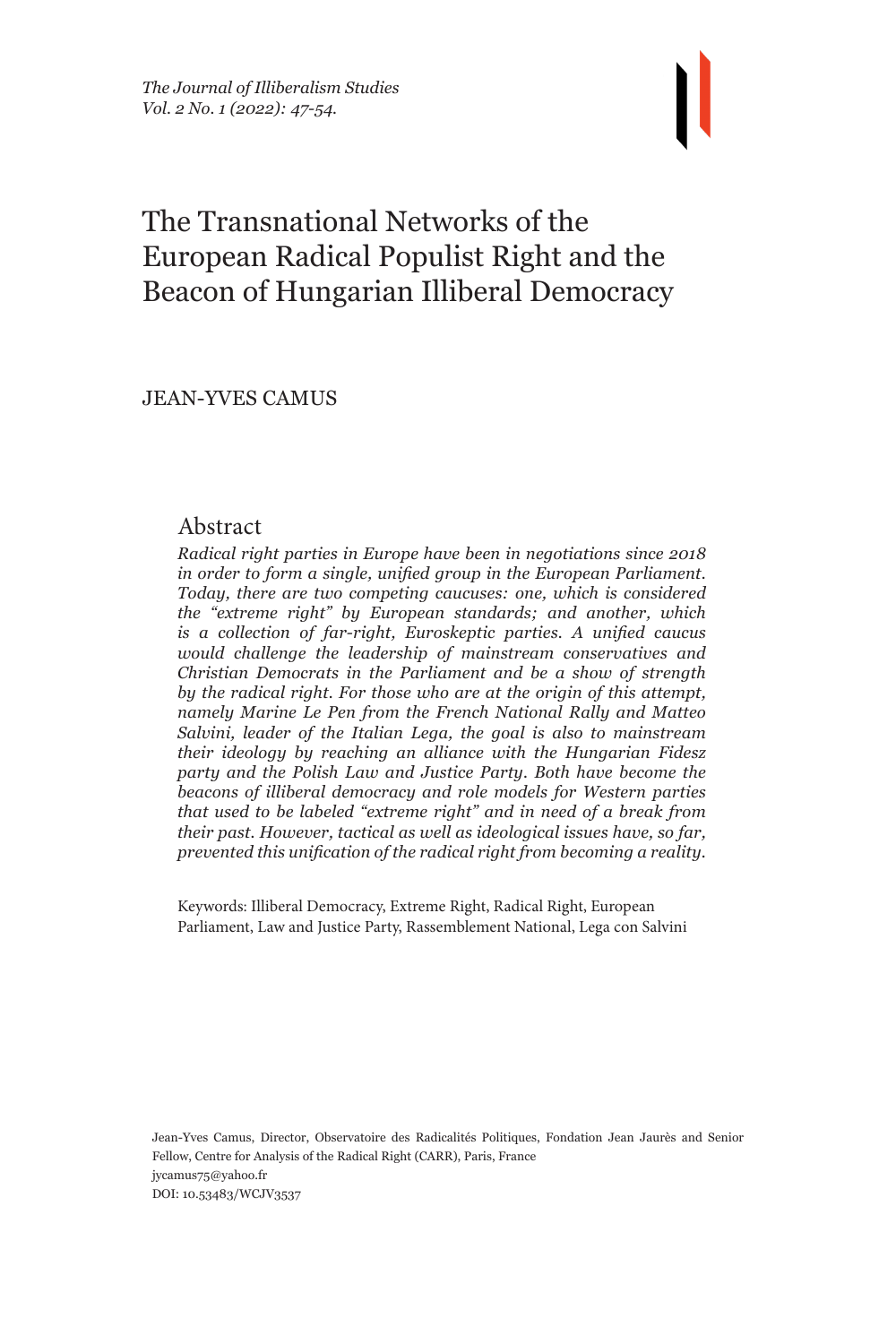#### **The current balance of power within the radical right in the European Parliament**

There are many political parties within the European Union that can claim the mantle of "populist" in the sense of the definition used by Cas Mudde and Cristóbal Rovira Kaltwasser. Almost as many can rightly be classified as belonging to the "radical right" and even to the "extreme right."<sup>1</sup> I focus in this article on the current state of international cooperation between radical-right parties and the competition that has arisen between the European Parliament political groups Identity and Democracy (ID) and the European Conservatives and Reformists  $ECR$ ).

I also analyze the attempts, so far unsuccessful, to create within the European Parliament a common group, which would be slightly smaller (in terms of number of seats) than that of the European People's Party (EPP). The latter group traditionally brings together conservatives and Christian Democrats. It was the EPP that Hungarian Prime Minister Viktor Orbán chose to leave on March 18, 2021. This project appeals to the radical right (notably the Lega con Salvini [League with Salvini, hereafter Lega] in Italy and the Rassemblement National [National Rally, hereafter RN] in France), who seek to shed their image of being extreme-right parties, which handicaps their electoral competitiveness. Alongside Fidesz, the Polish conservatives of the ruling Prawo i Sprawiedliwość (Law and Justice, hereafter PiS) also support this project.

There are currently seven political groups in the European Parliament, plus one consisting of non-attached Members of the European Parliament (MEPs). The Parliament's rules of procedure stipulate that a minimum of 23 members is necessary to form a political group, and that it must include MEPs representing at least a quarter of the 27 member states.<sup>2</sup> In the current legislature (2019–2024), the EPP has 177 (25.1%) of the chamber's 705 elected members, thus overtaking the Social Democrats (145, or 20.5%) and the Liberals (102, or 14.5%).

The groups to the right of the EPP are Identity and Democracy,<sup>3</sup> chaired by an elected member of the Lega  $(61, \text{ or } 8.7\%)$ , and the ECR  $(64, \text{ or } 9.1\%)$ , <sup>4</sup> chaired by one of the ideologues of the PiS, the political philosopher Ryszard Legutko. Legutko shares this office with former Italian Minister for South and Territorial Cohesion Raffaele Fitto, elected from Fratelli d'Italia (Brothers of Italy), a formation that is both post-Fascist (that is, which follows in the footsteps of the former Alleanza Nazionale [National Alliance] of Gianfranco Fini, who dropped all references to Fascism in 1995) and national-conservative (in the sense of being nationalist politically and conservative on moral issues).

The non-registered alliance is a heterogeneous group, which includes: the 12 elected members of Fidesz; a former Alternative für Deutschland (Alternative for Germany, hereafter AfD) elected official; one MEP from Hungary's Jobbik Magyarországért Mozgalom (Movement for a Better Hungary, hereafter Jobbik), which is now part of the coalition opposing Orbán; two members of the Greek Χρυσή Αυγή (Golden Dawn), whom neither ID nor ECR want to see join them because of their neo-Nazi ideology; and four former RN deputies, who in 2022 defected to Reconquête! (Reconquest!), the party created in January 2022 by far-right French pundit-turnedpresidential-candidate Éric Zemmour. The defection of these French MEPs who left far-right candidate Marine Le Pen in the middle of her campaign for the presidential elections of April 2022 has reversed the balance of power which, at the start of their terms, had given Identity and Democracy a one-seat advantage over the ECR.

#### **The search for European alliances and the question of ideological and tactical proximity**

The question of power relations and alliances in the European Parliament is not limited to the seating arrangements among those with a sense of ideological affinity for one another. There

<sup>1</sup> In the European context, the label "extreme right" usually means the party is associated with Fascism; National-Socialism or an authoritarian right-wing movement from the 1930s–1940s, either because of its ideological roots or because of its presentday ideology.

<sup>2</sup> This means that, after the 2019 election, when the UK was still in the EU, it needed group members from seven countries.

<sup>3</sup> The member parties of the group are the Italian Lega, the French RN, the Austrian Freiheitliche Partei Österreichs (Freedom Party of Austria), the Belgian Vlaams Belang (Flemish Interest), the Alternative für Deutschland (Alternative for Germany, the Estonian Eesti Konservatiivne Rahvaerakond (Conservative People's Party of Estonia), the Czech SPD, the Dutch Partij voor de Vrijheid (Party for Freedom), the Danish Dansk Folkeparti (Danish People's Party), and the Perussuomalaiset (Finns Party). See: https://fr.idgroup.eu/

<sup>4</sup> Among the member formations of the group that are comparable to the radical populist right are the Spaniards of Vox, the Brothers of Italy, the Sverigedemokraterna (Swedish Democrats), and the PiS.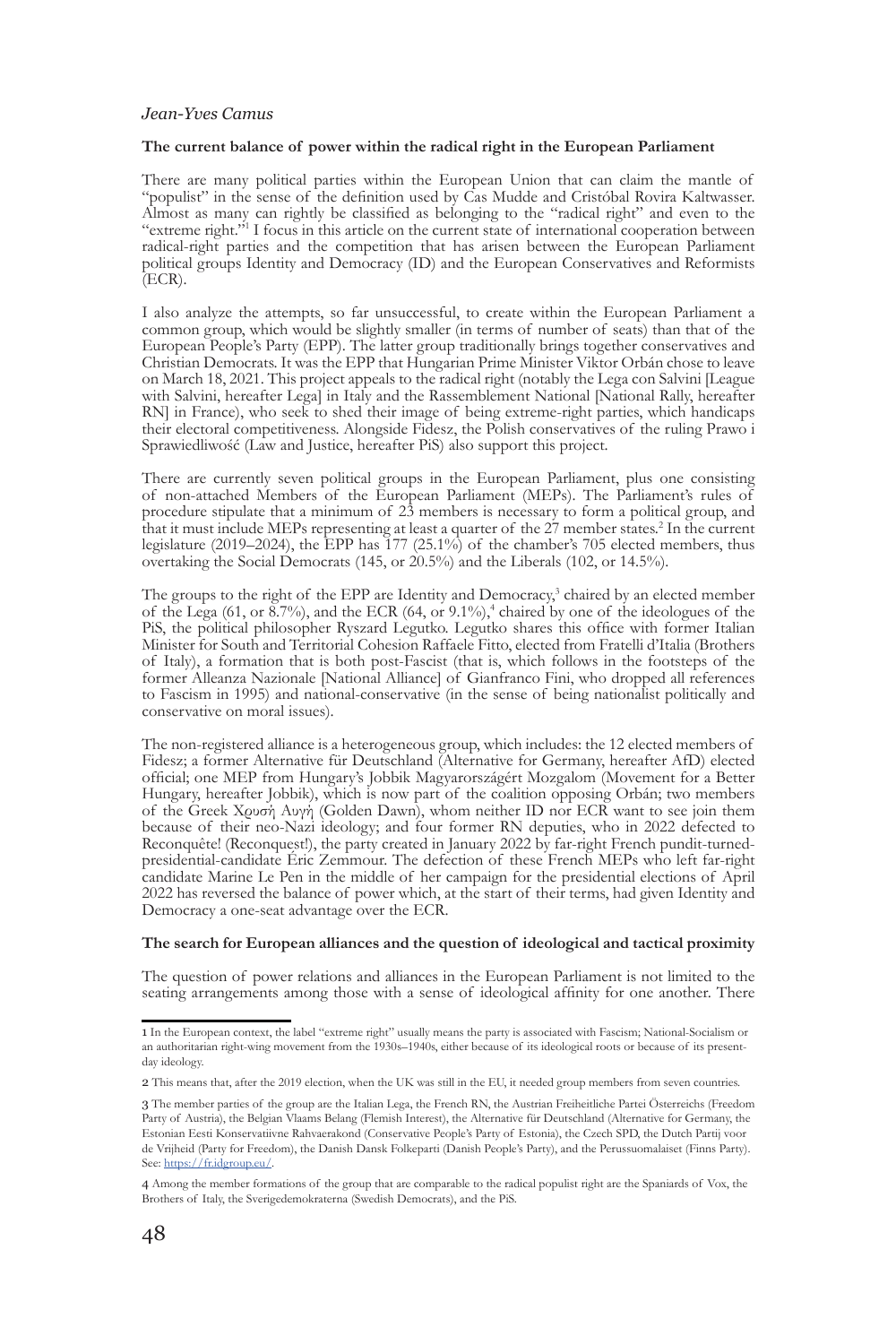#### *The Transnational Networks of the European Populist Right*

are two main issues in the functioning of a political alliance: that of the allocation of material resources (offices, staff, funding), and that of political visibility (speaking time in the hemicycle, committee memberships). These explain why there is such a push to form an alliance and calls to unify all the radical populist right-wing MEPs under a common group. This creates a tactical dimension in European Parliament politics, which sometimes comes to thwart the notion of ideological proximity.

In the European Parliament, members do not sit according to their nationality, but are encouraged to join a political group, which is similar to a congressional caucus in the United States. The European political project tends to go beyond the nation-state, moving towards a form of international federalism, or even supra-nationality. This is why Parliament recognizes and funds transnational political parties, which are separate entities from parliamentary groups. They can create think thanks, which also receive separate funding. The European institutions treat them as complementary entities with an important role to play in the process of strengthening democracy within the EU.

Identity and Democracy is a political party, in addition to being a parliamentary group. As such, it can admit to its membership parties that have no elected members in Parliament, such as the Bulgarians of Движение Воля (Volya Movement), the Portuguese of Chega! (Enough!), the Poles of the Kongres Nowej Prawicy (Congress of the New Right), and the Slovaks of Sme Rodina (We are a family), who are represented in their national parliaments and aspire to be also present in Brussels. The ECR party, whose platform is built on Euroskepticism and the return to a Europe of nations founded on Christian values, is thus much broader than the parliamentary group of the same name. It attracts several constituencies, which straddle the line between conservative nationalism and the radical right (the Nacionālā Apvienība [National Alliance] in Latvia; or the Hrast – Pokret za uspješnu Hrvatsku [Hrast-Movement for Successful Croatia], stemming from the Right Party, a continuation of the Ustashi lineage).<sup>5</sup>

The larger a group is, the better it is for all parties affiliated with it. This is why the question of transnational networks on the radical right is not only a question of ideology: there is so much money and political visibility at stake that all the far-right parties sitting in the European Parliament may be tempted to overcome their disagreements with possible partners in order to form a group.

Finally, the symbolic dimension of the radical populist right's leadership also matters. It was first held by the Movimento Sociale Italiano (Italian Social Movement, which is neo-Fascist) following the first elections to the European Parliament in 1979. Then France's far-right Front National (National Front) took its place in the Parliament and the leadership fell to its party boss, Jean-Marie Le Pen. He lasted in this role from 1984 until at least 2011,<sup>6</sup> due both to his charisma and his party's electoral results. After him and to this day, Matteo Salvini and Marine Le Pen (daughter of Jean-Marie) have shared this more-or-less undisputed leadership. The former represents a government party accepted as a coalition partner by the Italian right, while the latter remains hostile to the unification of the various right-wing forces (that is, between the RN, Reconquest!, and the right wing of the mainstream conservatives of Les Républicains [The Republicans]). However, Marine Le Pen does support the process of ideological reorganization within her own party, which leads her to seek, for domestic political purposes, the broadest possible alliances at the international level in order to make voters forget that RN is first and foremost an antiimmigration, nativist party.

Only by considering all these factors can we understand the objectives of those who seek the unity of all the radical-right populists at the European level, as well as the difficulties they encounter in achieving this and the pivotal role played by Fidesz and Viktor Orbán, and, to a lesser degree, the Polish PiS, in seeking to build this unity.

#### **Hungarian and Polish arbiters**

What role can Fidesz and PiS play in building a unified network of European radical-right populists? What would motivate them to join it, considering that such alliances had no influence on the choice of Hungarian voters during their national elections in April 2022, and that Polish voters, who will elect their Parliament in 2023, certainly do not care any more than the Hungarians? Moreover, these alliances bear a reputational risk by associating themselves with parties often

<sup>5</sup> Website of the European Conservatives and Reformists, [https://ecrgroup.eu/ecr.](https://ecrgroup.eu/ecr)

<sup>6</sup> Jean-Marie Le Pen left the presidency of the National Front in January 2011. He remained an MEP until 2019.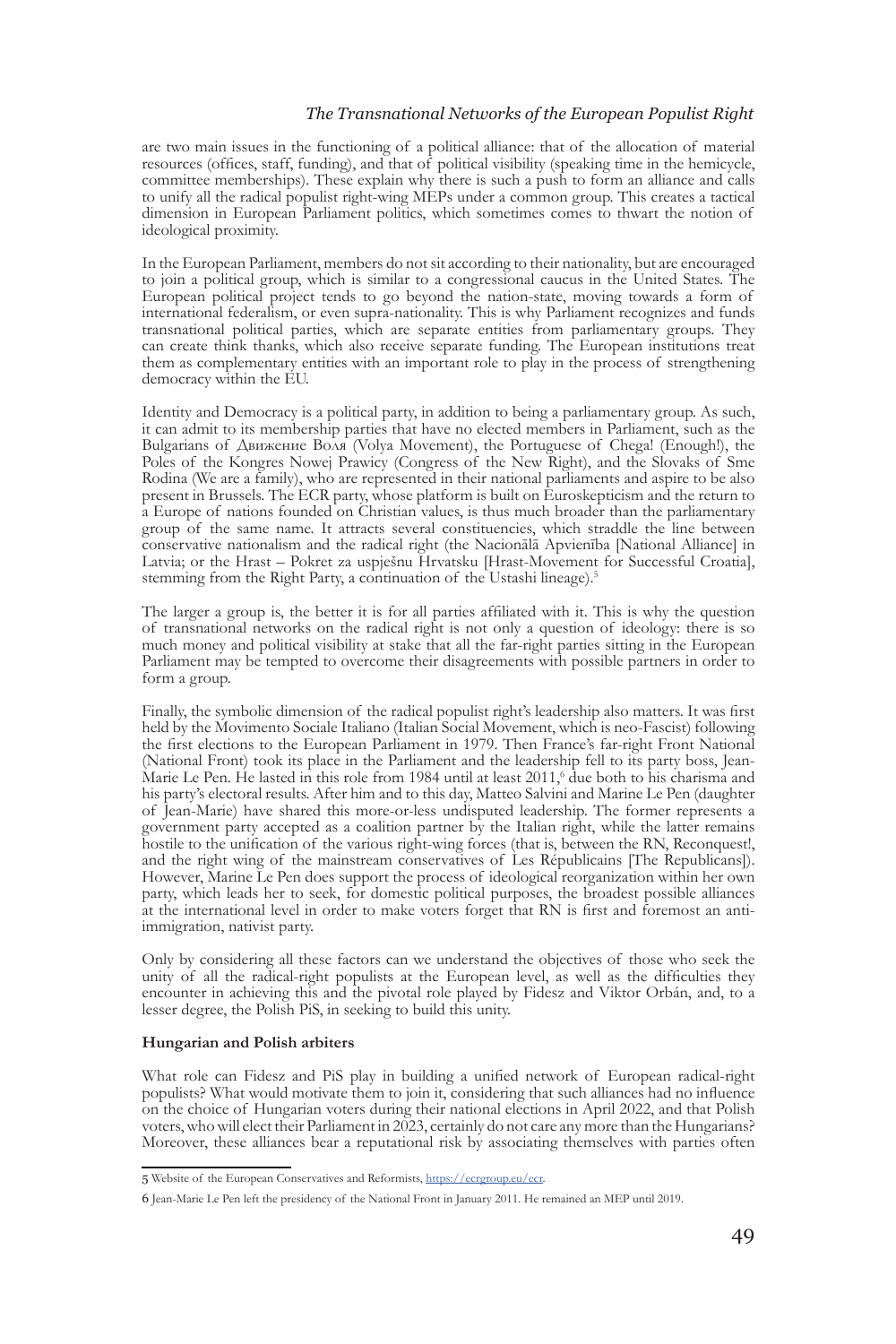perceived as far-right, with the pejorative connotation that this term carries, both in Western Europe and in the bodies of the European Union.

Fidesz left the EPP of its own accord, but was left with little choice after the latter altered its statutes to exclude it. Fidesz represents a country which, since September 12, 2018, has been the subject of a European Parliament resolution asking the Council to rule on the existence of a clear risk of a serious breach by Hungary of the fundamental values of the European Treaty. This is the implementation of the procedure provided for in Article 7 of the Treaty of Rome, which may entail the suspension of some of the rights deriving from the application of the treaties to the member state in question.

The PiS is in a different situation. It is in power in a country that is even more at odds with Brussels, since Article 7 was used for the first time against Poland on December 20, 2017, at the behest of the European Commission.7 It is therefore possible that the two parties will consider allying themselves with movements considered far-right, increasingly so if they were to be confined to the opposition in their respective countries. It may seem like a low-cost move. Nevertheless, PiS has more to lose than does Fidesz. The former is in fact perfectly integrated into the fraction of European Reformists and Conservatives which, until Brexit, included the British Conservatives, and now has member parties endowed with a respectable reputation and real weight on the political spectrum, such as the Czech Občanská demokratická strana (Civid Democratic Party) (which returned to power in November 2021) or the Nieuw Vlaamse Alliantie (New Flemish Alliance) (which holds the post of minister-president of the province of Belgian Flanders).

On July 2, 2021, Marine Le Pen announced that she had signed a joint declaration on the future of the European Union with Matteo Salvini; Viktor Orbán; Jarosław Kaczyński; the Spanish leader of the conservative populist party Vox, Santiago Abascal; and the rising star of the Italian right, Georgia Meloni; along with 10 other European political parties.8 This marks a step forward in the formation of a common ideological platform. If it leads to the creation of a common group in the European Parliament, it will constitute an important political event and an unprecedented realignment of the European right. However, this common group has not yet been formalized. The question is: why?

One of the reasons is that Orbán's ideological roots, like those of Kaczyński, lie in a tradition that is not of the extreme right. The Hungarian prime minister is a national-conservative whose party claims to belong to an "authentic" Christian-democratic tradition—that is, not to that of the German Christlich Demokratische Union (Christian Democratic Union), long led by Chancellor Angela Merkel, but to a Christian conservatism that is at the same time sovereigntist, morally conservative (if not faithful in all respects to the Social Doctrines of the Catholic Church), insists on the Christian roots of Western civilization, and maintaining, against all odds, the formal framework of representative democracy. Fidesz is a party that developed during the period from 2002–2010 when Orbán was in opposition from the center-right and won the majority thanks to the efforts of "civic circles," a grassroots movement of civil society representing the interests of the nationalist middle class that had returned to traditional religious values.<sup>9</sup>

This is a radically different approach from that of the Italian Lega and the French RN, and it reduces the chances for mutual understanding, except on a few general points such as the rejection of a multicultural society, the promotion of national sovereignty, and their preference for a regime in which executive power is "vertical," the independence of the judiciary is infringed upon, countervailing forces are weak and seen as enemies, and the system of checks and balances is despised as a "proof" of Western "weakness."

Both PiS and Fidesz want to replace the old elites, support the revival of nationalism, promote the role of religion (mainly Catholicism, although there also exists an arch-conservative wing of the Calvinist Reformed Church of Hungary) and their opposition to everything that constitutes

8 See the RN website: <https://rassemblementnational.fr/communiques/lerassemblement-des-patriotes-europeens-est-lance/>.

<sup>7</sup> The sanction mechanism can go as far as suspending the right to vote of the country concerned, but not as far as exclusion. The suspension does not prevent European decisions from continuing to apply to the member state, such that it does not produce the same effects as a voluntary exit from the European Union. For a precise explanation of the procedure for triggering Article 7, see: [https://www.europarl.europa.eu/news/fr/headlines/eu-affairs/20180222STO98434/etat-de-droit](https://www.europarl.europa.eu/news/fr/headlines/eu-affairs/20180222STO98434/etat-de-droit-comment-fonctionne%20-article-7-infographic)[comment-fonctionne -article-7-infographic](https://www.europarl.europa.eu/news/fr/headlines/eu-affairs/20180222STO98434/etat-de-droit-comment-fonctionne%20-article-7-infographic).

<sup>9</sup> See Béla Greskovits, "Rebuilding the Hungarian Right through Conquering Civil Society: The Civic Circles Movement," *East European Politics* 36, no. 2 (January 2020),<https://doi.org/10.1080/21599165.2020.1718657>.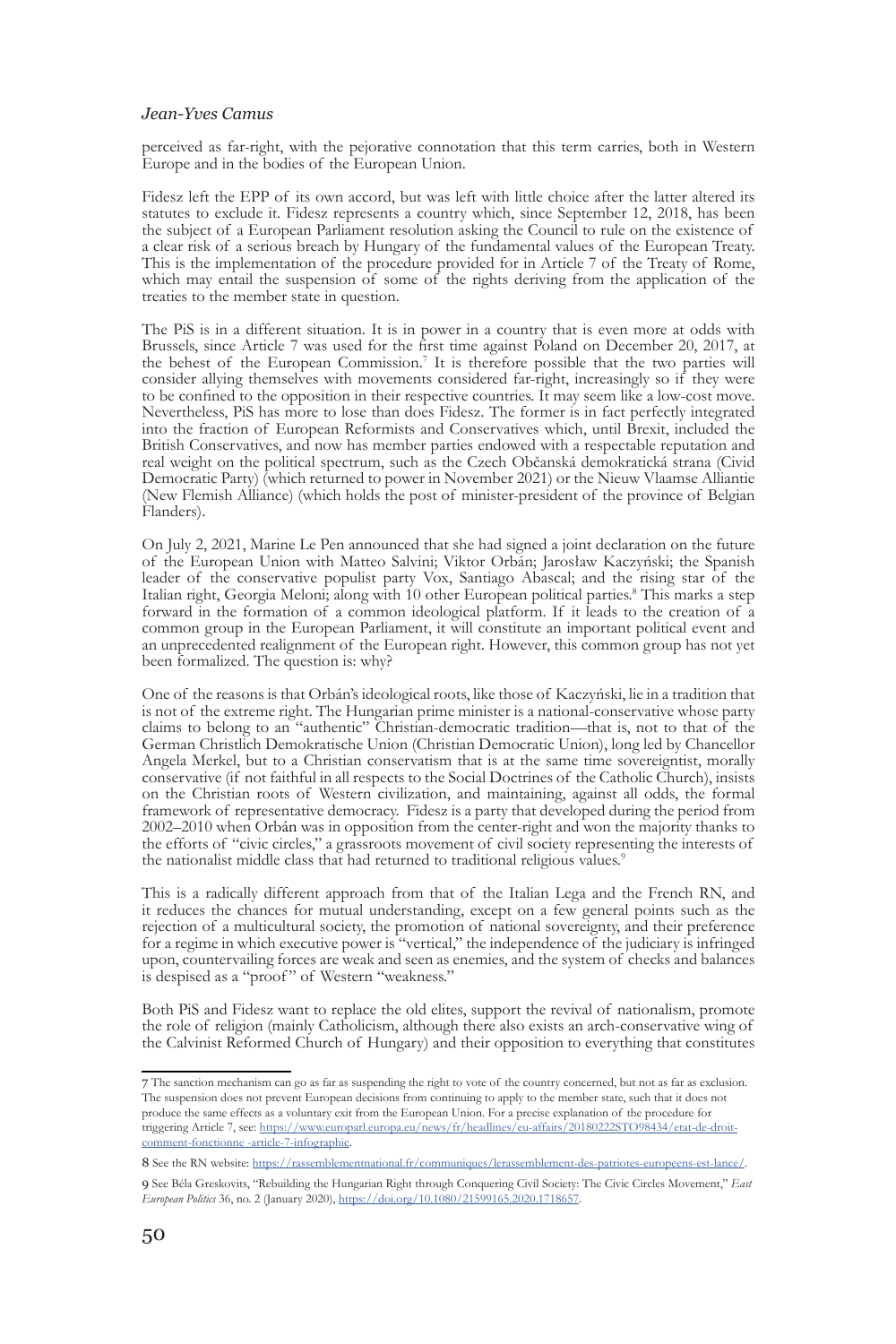#### *The Transnational Networks of the European Populist Right*

a mockery of Western European values—and therefore a "betrayal" of the "national soul." This can only be understood through the desire to erase the legacy of the Communist period through the adoption of national-conservative ideologies drawing on movements of the interwar period: the authoritarian regime of Hungarian Regent Miklós Horthy and the Polish statesman Roman Dmowski's Stronnictwo Narodowo-Demokratyczne (National Democratic Party).10

This barrier to mutual understanding between Central European parties and their French and Italian counterparts has been aggravated by the practical absence of French or Italian translations of the works of both Polish and Hungarian ideologues from the nationalconservative movements. It was only in 2020 that a French neoconservative theoretical journal with limited circulation, *Krisis*, published the text written by Viktor Orbán in 2018 under the title: "What Is Illiberal Democracy?"<sup>11</sup> While French New Right philosopher Alain de Benoist is regularly interviewed in the Hungarian press,<sup>12</sup> very few Hungarian conservative intellectuals have reached a French audience, apart from the late philosopher Thomas Molnar (Hungarian: Molnár Tamás, 1921–2010), who was familiar with the counterrevolutionaries of the 19th century, with Thomism, and with the French conservative philosopher Charles Maurras as well as with the New Right. Together with the former Fidesz politician and member of the European Parliament, György Schöpflin, who died in 2021, Molnar is also one of the few to have published in the Anglo-Saxon world (in the United States for the former, in Great Britain for the latter).13

Regarding Poland's PiS, French-speaking audiences are only familiar with the work of one of its leading intellectuals, Riszard Legutko, titled *The Demon in Democracy: Totalitarian Temptations in Free Societies,* published in 2016.14 On a more general level, familiarity with Hungary has recently been enriched by the works of Catherine Horel,15 and by familiarity with the intellectual landscape of Central Europe through the monumental and indispensable dictionary co-edited by Joanna Nowicki and Chantal Delsol.16

This recent revival of interest in Central Europe, as well as in the theoretical foundations of illiberal democracy, is also expressed by the focus on these topics in the French national-conservative monthly periodical *L'Incorrect*, 17 the neoconservative monthly *Éléments*, <sup>18</sup> and a specialized online publication called the "Visegrad Post,"19 founded by the Franco-Hungarian journalist François Lavallou (Hungarian name: Almassy Ferenc)20 in partnership with the Hungarian daily *Magyar Nemzet*, the Polish weekly *Do Rzeczy*, and the French identitarian web-TV channel TV Libertés. Some French people have also made known the Hungarian radical-right movement surrounding

16 Joanna Nowikcki and Chantal Delsol, *La Vie de l'esprit en Europe centrale et orientale depuis 1945* (Éditions Cerf, 2021).

17 See: [https://lincorrect.org/le-nouveau-proces-de-lest-la-question-hongroise-lincorrect/.](https://lincorrect.org/le-nouveau-proces-de-lest-la-question-hongroise-lincorrect/)

<sup>10</sup> On the ideological roots of PiS, see Adam Folvarčny and Lubomir Kopeček: "Which Conservatism? The Identity of the Polish Law and Justice Party," *Politics in Central Europe* 16 (2020–21): 159–188, <https://doi.org/10.2478/pce-2020-0008>.

<sup>11</sup> See *Krisis* vol. 50, September 2020. *Krisis* is a journal founded in 1988 by Alain de Benoist to open a dialog with intellectuals not affiliated with the New Right but open to discussion on the issues that are important to this movement.

<sup>12</sup> In 2018, he was published in *Mandiner* ([https://mandiner.hu/cikk/20181214\\_alain\\_de\\_benoist\\_interju](https://mandiner.hu/cikk/20181214_alain_de_benoist_interju)) and several times in the now defunct *Magyar Idok* ([https://www.magyaridok.hu/belfold/orban-viktor-bebizonyitotta-hogy-mindenekelott](https://www.magyaridok.hu/belfold/orban-viktor-bebizonyitotta-hogy-mindenekelott-nepe-sorsaval-torodik-2418268/)[nepe-sorsaval-torodik-2418268/](https://www.magyaridok.hu/belfold/orban-viktor-bebizonyitotta-hogy-mindenekelott-nepe-sorsaval-torodik-2418268/)). His work is also known in the small Hungarian perennialist circles that publish the *Pannon Front* and *Magyar Hüperyon* reviews. Several of his works have been translated by the Europa Authentica publishing house in Budapest.

<sup>13</sup> The lack of knowledge about Hungarian conservatives also affects the historiography of the fascist movements of the 1930s and '40s. In Latin countries, the Romanian Iron Guard and its mysticism, with the "martyr" figures of Codreanu, Mota, and Marin, has aroused much more interest than the Hungarian Arrow Cross Party, whose leader, Ferenc Szálasi had his book, *Great Space, Vital Space, Guiding People*, published in December 2017 by Ars Magna Publishing of the French nationalist-revolutionary activist Christian Bouchet. See: [https://www.editions-ars-magna.com/index.php?route=product/](https://www.editions-ars-magna.com/index.php?route=product/product&product_id=150) [product&product\\_id=150](https://www.editions-ars-magna.com/index.php?route=product/product&product_id=150).

<sup>14</sup> See: *The Demon in Democracy : Totalitarian Temptations in Free Societies* (New York : Encounter Books, 2016), available in French translation as *Le Diable dans la Démocratie: Tentations Totalitaires au Cœur des Sociétés Libres* (Paris : Éditions de l'Artilleur, 2021).

<sup>15</sup> In particular, her biography: Le Régent Horthy (Perrin, 2014) and her *Histoire de la nation Hongroise: Des premiers Magyars à Viktor Orbán* (Paris: Éditions Tallandier, 2021).

<sup>18</sup> See: Alain de Benoist, "La démocratie illibérale et ses ennemis," *Eléments* no. 174, October 2018.

<sup>10</sup> See: <https://visegradpost.com/fr/>.

<sup>20</sup> Ferenc Almassy is a regular speaker at the colloquiums of the Iliade Institute, which belongs to the Identitarian movement and forms part of the intellectual continuity of Dominique Venner (1935-2013).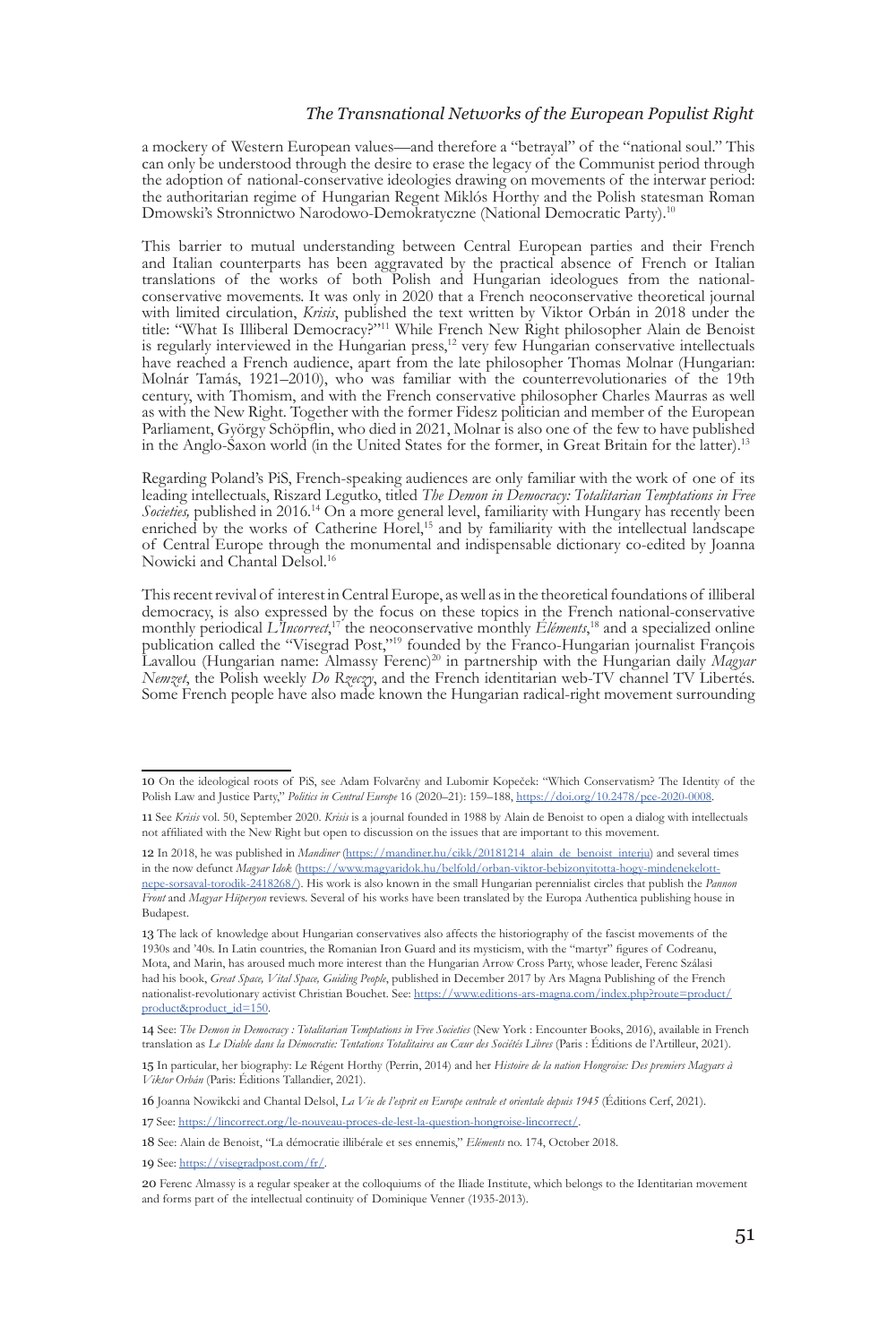the neofascist Jobbik party since the 2010s, such as the former Alsatian identity activist Nicolas de Lamberterie, founder of the French branch of the Hatvannégy Vármegye Ifjúsági Mozgalom (Sixty-Four Counties Youth Movement), who later joined the National Rally.21

Within conservative intellectual circles, both American and Western European, which are present in Budapest and working in connection with Fidesz, one may notice the involvement of Erick Tegnér, who is a close friend of Marion Maréchal (granddaughter of Jean-Marie Le Pen and niece of Marine Le Pen) and supporter of Éric Zemmour, at the Danube Institute in the capacity of Visiting Fellow.22 Zemmour is, among other things, the founder of the online media Livre Noir, which presents Hungarian news<sup>23</sup> and covers the Russian-Ukrainian war from an angle that is very favorable to Russia.<sup>24</sup> Moreover, since the publication of the presidential candidates' tax returns prior to the elections set for May 10 and  $24$ , it has been known that the Hungarian bank MKB made €10.6 million in personal loans over 16 months directly made out to Marine Le Pen for her campaign.<sup>25</sup> Most of the bank's capital is held by a childhood friend of the Hungarian Prime Minister, Lörinc Mészàros, allied with the entrepreneur Làszlo Szijj, who is also close to Orbán.

#### **Various concurrent initiatives**

With these foundations laid, the next step is to question what are the initiatives involving Fidesz and/or PiS that tend to establish relations with national-populist or far-right parties, within the above-described framework of building an alliance at the European Union level? Originally, the driving tandem of the alliance was composed of Marine Le Pen and Matteo Salvini, who, while now deputy prime minister of Italy, at that time was the minister of the interior.

On October 8, 2018, they met in Rome to create a joint platform for the European elections in May 2019. Salvini, who has already shown his determination to take the lead on the union of "sovereigntists," charts a tortuous course. He has indeed previously outlined a rapprochement with Orbán, whom he met on August 28, 2018, in Milan, again in the run-up to the European elections. Their common enemy has since been French President Emmanuel Macron, labeled the "leader of the pro-migrant parties" in Europe.<sup>26</sup> The leader of the Lega proceeded by reuniting his own European alliance in Milan, on April 8, 2019, dubbed the Europe of Common Sense, bringing together representatives of the AfD, the Perussuomalaiset (Finns Party), and the Dansk Folkeparti (Danish People's Party), with the ambitious goal of moving towards a "new European dream" built on identity.<sup>27</sup> He appealed to Viktor Orbán, who was "unavailable" to participate in this event, to join his allies, the Dutch Partij voor de Vrijheid (Party for Freedom) of Geert Wilders but without the nostalgists, the "extremists," the veterans.<sup>2</sup>

Nevertheless, on August 28, 2018, Salvini and Orbán met in Italy in another setting and seemed to agree on the fight against immigration, the convergence of their political action, and their describing the French president as the loathed representative of the Europeanists and liberal

<sup>21</sup> Abel Mestre and Caroline Monnot, "Le FN et les radicaux: 'Je t'aime, moi non plus,' " *Le Monde*, December 19, 2014, [https://www.lemonde.fr/politique/article/2014/12/19/le-fn-et-les-radicaux-je-t-aime-moi-non-plus\\_5992859\\_823448.html.](https://www.lemonde.fr/politique/article/2014/12/19/le-fn-et-les-radicaux-je-t-aime-moi-non-plus_5992859_823448.html)

<sup>22</sup> See the author's profile on the Danube Institute website: [https://danubeinstitute.hu/en/authors/tegner-erik.](https://danubeinstitute.hu/en/authors/tegner-erik) Erick Tegnér, former head of the young activists of The Republicans, announces that he wants to publish a book about Hungary as well as to produce a documentary about the country.

<sup>23</sup> Julien Tellier, "Victor Orban largement vainceur aux dernières élections législatives," *Livre Noir*, April 4, 2022, [https://](https://livrenoir.fr/viktor-orban-largement-vainqueur-aux-dernieres-elections-legislatives/) [livrenoir.fr/viktor-orban-largement-vainqueur-aux-dernieres-elections-legislatives/](https://livrenoir.fr/viktor-orban-largement-vainqueur-aux-dernieres-elections-legislatives/).

<sup>24</sup> Reportages de guerre: Le nouveau pôle international de Livre Noir, [https://livrenoir.fr/reporter-de-guerre/.](https://livrenoir.fr/reporter-de-guerre/)

<sup>25</sup> Haute Autorité pour la transparence de la vie publique, "Déclaration de situation patrimoniale en tant que candidate à l'élection présidentielle," Marion (dite Marine) Le Pen, February 16, 2022, [https://www.hatvp.fr/wordpress/wp-content/](https://www.hatvp.fr/wordpress/wp-content/uploads/2022/03/DSP-Le-Pen.pdf) [uploads/2022/03/DSP-Le-Pen.pdf](https://www.hatvp.fr/wordpress/wp-content/uploads/2022/03/DSP-Le-Pen.pdf)

<sup>26</sup> "Salvini: Verso l'Europa del Buon Senso, i Nostalgici Stanno a Bruxelles," *Affaritaliani.it*, April 8, 2019: [https://www.](https://www.affaritaliani.it/milano/salvini-verso-l-europa-del-buon-senso-i-nostalgici-stanno-a-bruxelles-598132.html) [affaritaliani.it/milano/salvini-verso-l-europa-del-buon-senso-i-nostalgici-stanno-a-bruxelles-598132.html](https://www.affaritaliani.it/milano/salvini-verso-l-europa-del-buon-senso-i-nostalgici-stanno-a-bruxelles-598132.html)

<sup>27</sup> "Sovranisti, Salvini: 'Puntiamo a Essere il Primo Gruppo nel Parlamento Europeo. Orbán Venga Con Noi," *la Repubblica*, April 8, 2019, [https://www.repubblica.it/politica/2019/04/08/news/sovranisti\\_matteo\\_salvini\\_parlamento\\_](https://www.repubblica.it/politica/2019/04/08/news/sovranisti_matteo_salvini_parlamento_europeo-223565543/) [europeo-223565543/.](https://www.repubblica.it/politica/2019/04/08/news/sovranisti_matteo_salvini_parlamento_europeo-223565543/)

<sup>28</sup> "Sovranisti, Salvini: 'Puntiamo a Essere il Primo Gruppo nel Parlamento Europeo. Orbán Venga Con Noi," *la Repubblica*, April 8, 2019, [https://www.repubblica.it/politica/2019/04/08/news/sovranisti\\_matteo\\_salvini\\_parlamento\\_](https://www.repubblica.it/politica/2019/04/08/news/sovranisti_matteo_salvini_parlamento_europeo-223565543/) [europeo-223565543/.](https://www.repubblica.it/politica/2019/04/08/news/sovranisti_matteo_salvini_parlamento_europeo-223565543/)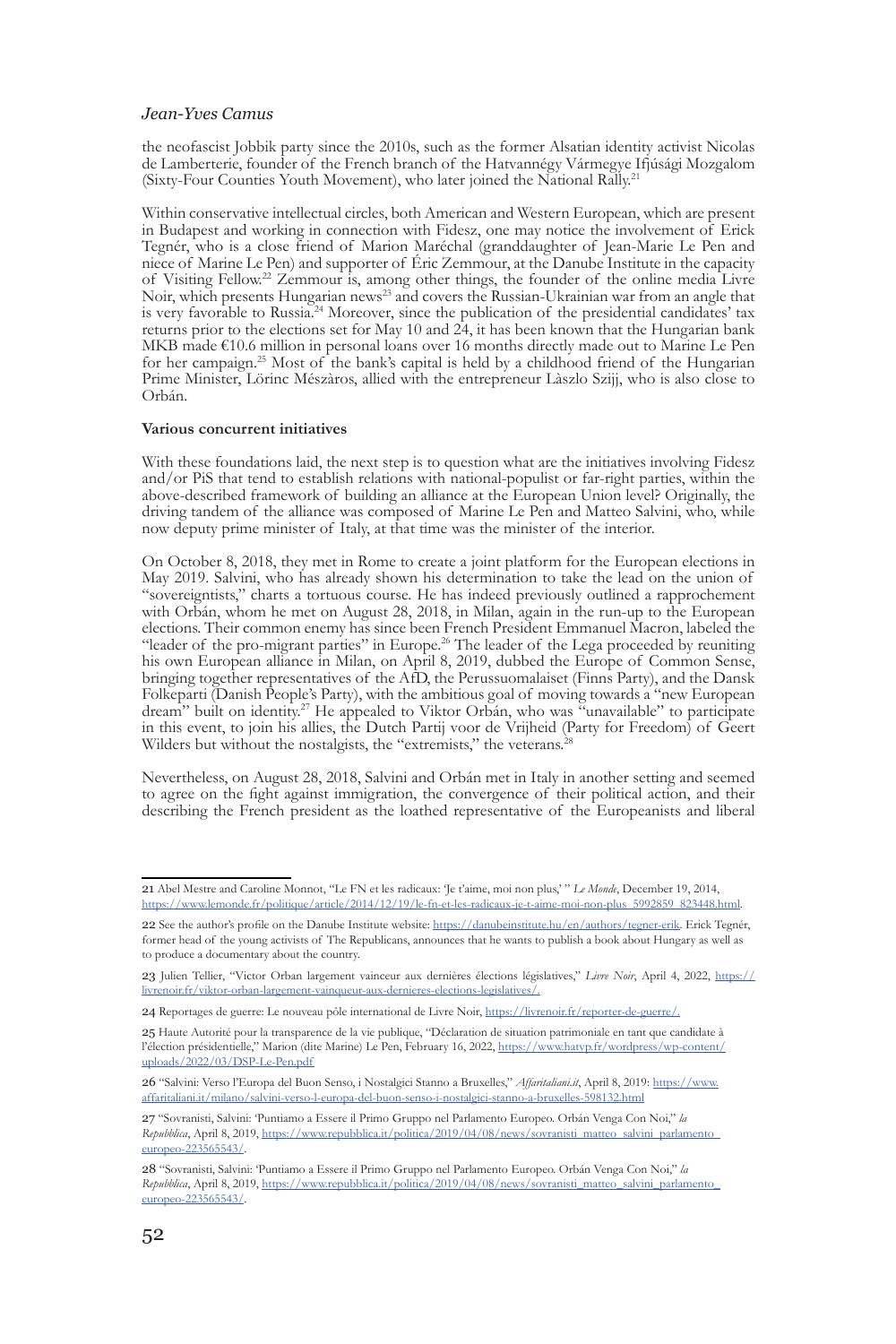#### *The Transnational Networks of the European Populist Right*

multiculturalism.29 In April 2019, Salvini traveled to the Serbian-Hungarian border with Orbán to inspect the border fence erected by Hungary during the 2015 migration crisis. At that time, according to the interview Orbán gave to the Roman newspaper *La Stampa*, he remained in the EPP and urged it to consider the specific needs of the conservatives of Central Europe, yet he had not yet decided upon his European strategy—whether to remain in the EPP or leave it. On May 18, Salvini again gathered in Milan alongside representatives of 12 European nationalpopulist groups, including Marine Le Pen; the Czech Tomio Okamura, leader of the Svoboda a přímá demokracie (Freedom and Direct Democracy); the Slovak Boris Kollár of We are a Family;<sup>30</sup> and the Bulgarian Veselin Mareshki, of the Volya Movement;<sup>31</sup> who were on stage to represent Central and Eastern Europe. However, the Polish PiS and the Sverigedemokraterna (Sweden Democrats) refused to join the event because of the pro-Russian tropes of some of the represented parties: notably of the Lega, the RN, and the Austrian Freiheitliche Partei Österreichs (Freedom Party of Austria, hereafter FPÖ)—which cancelled its attendance at the last minute because of the scandal arising from Russian sponsorship, which forced its leader, Vice Chancellor Heinz-Christian Strache of the FPÖ, to resign. Fidesz, though absent, remained on standby.32

The situation would change and become more complex after the May 2019 European elections and especially after the departure of the Hungarian members of the EPP. The change would take place in three stages. First, on July 2, 2021, a Declaration on the future of Europe<sup>33</sup> was signed, conceived as a response to the Conference on the Future of Europe, an exercise in consultation with the citizens of the 27 member states, the result of which were made public in spring 2022. The Declaration on the future of Europe, which has been endorsed by 16 political parties, including the PiS, Fidesz, the Estonian Eesti Konservatiivne Rahvaerakond (Conservative People's Party of Estonia), and the Lietuvos lenkų rinkimų akcija – Krikščioniškų šeimų sąjunga (Electoral Action of Poles in Lithuania–Christian Families Alliance, similar to the PiS), is a classic sovereigntist statement.<sup>34</sup> It evokes "the freedom of nations and the traditions of the European peoples," as well as the fact that nations "defend their sovereignty and territorial integrity." It is concerned that "the work of European cooperation is running out of steam, as nations feel that they are slowly being stripped of their right to exercise their legitimate sovereign powers." The signatories, therefore, call for "a profound reform" allowing nations to regain their power and to stop the drift towards a "European superstate."

The influence of Fidesz and PiS on the drafting of the text can be seen in the paragraph that states, "The EU is increasingly becoming a tool of radical forces that would like to achieve a civilizational transformation and ultimately a nationless construction of Europe aiming at the creation of a European superstate, the destruction or annulment of European traditions, [and] the transformation of basic social institutions and moral principles." Surprisingly, however, the PiS obtained an important concession in the text, with the affirmation that "the Atlantic alliance of the European Union with the North Atlantic Treaty, as well as the peace between the cooperating nations, is a great success for a large number of Europeans, giving them a permanent sense of security and creating optimal conditions for development." At the time, the Rome summit appeared to be a major step towards the constitution of a single group of radical right-wingers, since it had brought the Lega and Brothers of Italy into the agreement, involved the Spanish Vox, and paved the way for relations with minor Lithuanian, Greek, and Romanian parties.

Nevertheless, another source of discord arose from the attitude of Fidesz, during the autumn of 2021, in the run-up to the French elections of 2022. On September 24, 2021, the pundit Éric Zemmour and Marion Maréchal participated in the 4th Summit on Demography in

32 Carlo de Nuzzo, "Les Mots du Duomo," *Le Grand Continent*, [https://legrandcontinent.eu/fr/2019/05/20/les-mots-du](https://legrandcontinent.eu/fr/2019/05/20/les-mots-du-duomo/)[duomo/](https://legrandcontinent.eu/fr/2019/05/20/les-mots-du-duomo/).

33 Rassemblement National website: [https://rassemblementnational.fr/wp-content/uploads/2021/07/De%CC%81claration\\_](https://rassemblementnational.fr/wp-content/uploads/2021/07/De%CC%81claration_sur_lavenir_de_leurope_MLP.pdf) [sur\\_lavenir\\_de\\_leurope\\_MLP.pdf](https://rassemblementnational.fr/wp-content/uploads/2021/07/De%CC%81claration_sur_lavenir_de_leurope_MLP.pdf).

<sup>29</sup> "Migrants: Orban Évoque Son 'Héros' Salvini et Fait de Macron Son Ennemi," *Le Parisien*, by M.-W.L., [https://www.](https://www.leparisien.fr/international/migrants-orban-evoque-son-heros-salvini-et-fait-de-macron-son-ennemi-28-08-2018-7868262.php) [leparisien.fr/international/migrants-orban-evoque-son-heros-salvini-et-fait-de-macron-son-ennemi-28-08-2018-7868262.php](https://www.leparisien.fr/international/migrants-orban-evoque-son-heros-salvini-et-fait-de-macron-son-ennemi-28-08-2018-7868262.php).

<sup>30</sup> This party did not win any seats in the European Parliament in 2019, but has 17 members in the national parliament. See: [https://hnutie-smerodina.sk/.](https://hnutie-smerodina.sk/)

<sup>31</sup> This Russophile Bulgarian nationalist party is against immigration and favors the dismissal of the political class, which is considered corrupt. Led by Veselin Mareshki, nicknamed the "Bulgarian Trump," the party has not won a single seat in the European Parliament and, as of 2021, none in the national Parliament. See:<http://volia.bg/>.

<sup>34</sup> For the list of signatories, see: [https://rassemblementnational.fr/communiques/lerassemblement-des-patriotes-europeens](https://rassemblementnational.fr/communiques/lerassemblement-des-patriotes-europeens-est-lance/)[est-lance/](https://rassemblementnational.fr/communiques/lerassemblement-des-patriotes-europeens-est-lance/).